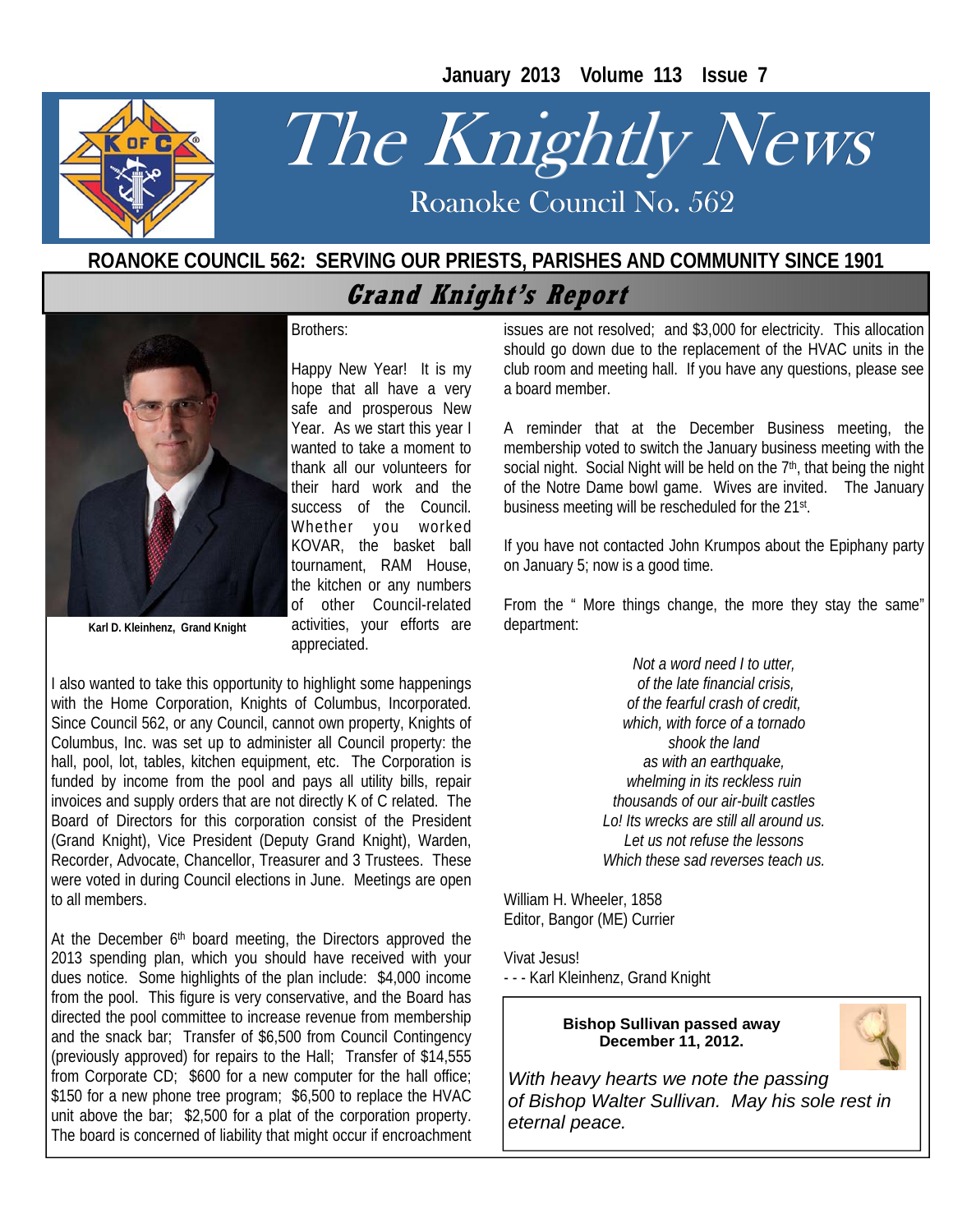#### Volume 113, Issue 7 **Page 2**

|                                                              | <b>Council Officers</b>   |              |
|--------------------------------------------------------------|---------------------------|--------------|
| <b>Grand Knight</b>                                          | Karl Kleinhenz            | 397-4028     |
| Dep. Grand Knight                                            | John Church               | 769-0048     |
| Chaplain                                                     | Fr. Rene Castillo         | 343-7744     |
| Chancellor                                                   | Eric Schmucker            | 309-1417     |
| Recorder                                                     | <b>Stephen Ratliff</b>    | 774-4796     |
| Financial Sec.                                               | Mike Lazzuri              | 774-8482     |
|                                                              |                           |              |
| Treasurer                                                    | Val Bernys                | 989-9282     |
| Lecturer                                                     | Alex Nelson               | 774-5079     |
| Advocate                                                     | Dave Chopski              | 344-0901     |
| Warden                                                       | Pat Reidy                 | 725-8206     |
| Inside Guard                                                 | George Cusson             | 977-2944     |
| Outside Guard                                                |                           |              |
| Trustee, 3rd Year                                            | <b>Bob Canfield</b>       | 774-7554     |
| Trustee, 2nd Year                                            | Mike Whelan               | 265-9722     |
| Trustee, 1st Year                                            | <b>Dick Sparks</b>        | 563-1387     |
|                                                              | <b>Committee Chairmen</b> |              |
| Program Director                                             | John Krumpos              | 989-1985     |
| <b>Council Activities</b>                                    | Eric Schmucker            | 309-1417     |
| <b>Community Activities</b>                                  | Nick Centrone             | 947-5226     |
|                                                              | John Church               | 769-0048     |
| <b>Family Activities</b>                                     | Vacant                    |              |
| <b>Youth Activities</b>                                      | <b>Bill Partsch</b>       | 772-7120     |
| <b>Church Activities</b>                                     | Pat Reidy                 | 725-8206     |
| Pro Life Activities                                          | Tim Heffron               | 904-2746     |
| <b>KOVAR</b>                                                 | Don Feick                 | 774-0187     |
|                                                              |                           |              |
|                                                              | John Krumpos              | 960-1825     |
| Newsletter                                                   | Glen David Waldis         | 982-0835     |
| Kitchen                                                      | Tom Engl                  | 989-3708     |
|                                                              | John Church               | 588-7968     |
|                                                              | Mike Lazzuri              | 774-8482     |
|                                                              | <b>Steve Wirtz</b>        | 520-2885     |
| <b>Basketball Tournament</b>                                 | Paul Yengst               | 556-8883     |
| <b>KCIC</b>                                                  | Karl Kleinhenz            | 982-8140     |
|                                                              | Joe Devlin                | 206-2622     |
| Pool                                                         | Jim Donckers              | 345-3902     |
|                                                              | Joe Devlin                | 206-2622     |
|                                                              | Charlie Aesy              | 977-3364     |
|                                                              | George Cuadrado           | 989-1758     |
| Membership                                                   | Dave Chopski              | 344-0901     |
|                                                              | <b>Charles Hatcher</b>    | 314-3360     |
|                                                              | <b>Steve Wirth</b>        | 520-2885     |
| Home Improvements                                            | Paul Yengst               | 556-8883     |
| House                                                        | Val Bernys                | 989-9282     |
| Club Room                                                    | Jim Sullivan              | 774-7034     |
| Ceremonials                                                  | Don Feick                 | 774-0187     |
| Canfield Scholarship                                         | Jim Sullivan              | 774-7034     |
|                                                              | Grand Knight              | 397-4028     |
|                                                              | <b>Bob Canfield</b>       | 774-7554     |
|                                                              | Val Bernys                | 989-9282     |
|                                                              | Mike Gibson               | 989-4980     |
| <b>Retention Committee</b>                                   | <b>Bill DeBerry</b>       | 343-7849     |
|                                                              | Steve Talevi              | 989-1302     |
| Historian                                                    | <b>Bill Howard</b>        | 989-9399     |
| RC School Board Rep.                                         |                           | 334-1326     |
| OLN Parish Rep.                                              | Dan Zipfel<br>Don Feick   |              |
|                                                              |                           | 774-0187     |
| St. Elias Parish Rep.<br>St. Andrews Parish Rep. Bobby Ellis | Jim Donckers              | 345-3902     |
|                                                              |                           | 366-5102     |
| Insurance Rep.                                               | Ken Bagnasco              | 888-211-9478 |

**IN CASE OF ILLNESS, NEED OR DEATH, PLEASE NOTIFY ONE OF THE FOLLOWING:**  Grand Knight 982-8140 Chaplain 343-7744<br>Financial Sec. 774-8482 Financial Sec. **562 COUNCIL HOME**  3136 Harris Street, Roanoke, VA 24015 Mail: PO Box 715, Roanoke, VA 24004 Phone: 540-774-8296 www.kofc562.org Business Meeting - 1st Monday of Month—7:30p.m. Social Meeting - 3rd Monday of Month—6:30p.m.

## **Chaplain's Message**

Dear Brother Knights,

*¡Feliz Año Nuevo!* **Happy New Year!** I personally prefer "**A grace-filled New Year!**" After all, I'm sure we all want to be the recipients of God's blessings and graces this year. So what exactly does that mean? I don't mean material blessings, although it would not be bad to receive those too. I refer specifically to a sense of inner joy and peace, a greater awareness of the Lord's presence in one's life.

By now we are all certain that we have survived the end of the Mayan calendar, which seemed to declare the end of the world on December 21st. So it is time that we look forward with Christian hope to the fulfillment of our deepest desires. I would submit that our ultimate desire is to be in union with God. But in our human lives we will never achieve this perfectly. We have an opportunity during this Year of Faith to take some concrete steps toward this ultimate goal. Perhaps someone needs to take time for prayer. It may be the time to delve deeper into some book or theme of Scripture. Let's take time to grow in our life of faith, in our life in the Spirit.

A grace-filled New Year to all!

Vivat Jesus!

- - - Father René Castillo, Chaplain

## **Adult Christmas Party—Note Change!**

Due to several requests, and to avoid conflict with an Epiphany Parties at our parishes, we are moving the date of our party **from Sunday, Jan. 6th to Saturday, Jan. 5th!** 

The social hour before the meal will begin at 6:00 PM. Gene Stupin has been busy collecting gifts and this year's party should be even more fun than last year's. On top of that, our kitchen committee is planning another delicious meal, this year an Italian Pork Roast. So, mark your calendar and plan on coming with all of your KC friends.

Cost will be \$15 per person. RSVP (ph 989-1985) will be greatly appreciated!!! P.S. Have your Lady bring her left over holiday sweets to share on the dessert table.

## **Knight of the Month Family of the Month**

 Joe Colosimo Tim Hefron Family for his willingness to help out with for their support of Pro Life issues KCIC and take on the House Chair.

## **Happy Birthday Brother Knights!**

John D. Krmpos John G. Thibeault Roddy L. Hiduskey Arthur G. Morris Chester T. Kalinoski Jeffrey M. Stump Benjamin D. Chopski Bruce Raymond Roy Joseph M. Pocius Robert F. Dickard

Mark E. Chorba Karl D. Kleinhenz Frederick T. Dunn, Jr. Thomas A. Cadden Richard J. McGarry Michael A. Ochalek John J. Zacharias Harold M. Hall, Jr. Thomas V. Clark, Sr. Roger E. Vest

Tim S. Shelton Stephen R. Boisvert Robert J. Engl Frank J. Leonardo Glen D. Waldis Mark A. Huff Ralph G. Migiarese Frank D. Thompson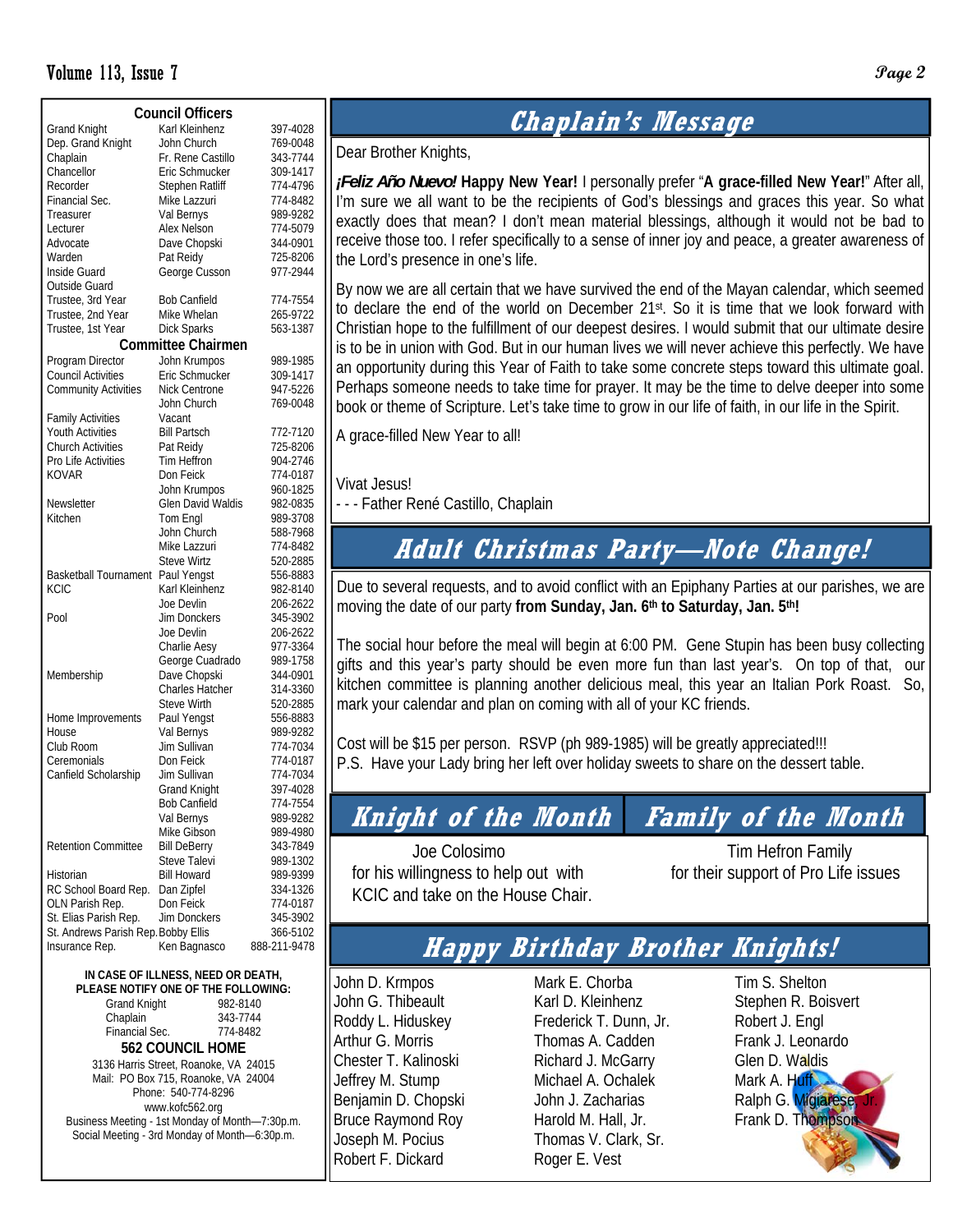# **KOVAR KORNER**

With Christmas and New Year behind us it is time to turn our attention to our major fund raising effort for KOVAR which is the "Tootsie Roll" campaign. This is where we Knights of Columbus and our families pass out the treats and accept donations in front of retail stores such as Kroger, WalMart and others.

We are particularly in need of new members who might have recently joined our Council either through transfer or a 1st Degree and those brothers who may have for whatever reason been unable to become involved in past years. All it involves is 2 or 3 hours on a Friday night or on Saturday. What a great way to get to know some of our brother Knights while we help to take care of God's Special People who have been diagnosed with Intellectual Disabilities.

Please call either John Krumpos at (540) 960-1825 or Don Feick at (540) 397-3458 if you would like to volunteer or learn more about KO-VAR.

# **43rd Annual Basketball Tournament**

The Council's longest running program celebrates its forty-third occurrence March 1-10. This season ending tournament for recreation league teams from throughout the Roanoke Valley in four age groups promotes family friendly competition. It connects the Knights of Columbus with the youth of the Valley and gives us a chance to demonstrate our values to the non-Catholic community. Funds raised support the Council's youth activity outreach.

You can support this program by volunteering your time over the two weekends by selling tickets, working concessions and selling Tournament program ads. The online Knightly News has a copy of the advertising agreement. Please solicit those you do business with to support the good work of the Council.

Contact Paul Yengst at 556-8883 to volunteer now.

# **VKCCI Board**

Virginia Knights of Columbus Charities, Incorporated (VKCCI) is a State charitable board that assists people in time of need. Applicants are nominated by local Grand Knights to the board who evaluates the applicant and disperses funds to pay for such things as car payments, utilities, rent, etc. The board meets four times per year in Richmond. Council 562 has an opportunity to nominate a member in good standing to fill a one year unexpired term ending December 31, 2013, with the possibility of election to a full 3 year term beginning in 2014. I would very much like the opportunity to nominate an individual from this council to this worthy and needed board. If you are interested, please contact the Grand Knight.

# **Keep Christ in Christmas**

#### **Roanoke Knights Evangelization Program Keep Christ In Christmas – Send Religious Christmas Cards Will Help Stop Abortion**

All profits from the 2012 VA State Knights of Columbus "State" Keep Christ in Christmas – Send Religious Christmas Cards (KCIC-SRCC) evangelization program will be put into the "State" Culture of Life Fund to support pro-life activities of the 40 women's counseling centers throughout the Richmond and Arlington Dioceses of Virginia. Roanoke Council #562 Grand Knight, Karl Kleinhenz has made the same commitment to supporting life with the profits from their 2012 KCIC-SRCC evangelization in the Roanoke Valley.

Roanoke Chairman Tim Heffron of the Roanoke Council#562 prolife committee with many Brother Knights and the support of parishioners will use funds raised from this year's KCIC-SRCC evangelization program to purchase an ultrasound machine for the Blue Ridge Women's Center on Williamson Rd. in Roanoke, VA. This center is the regional organization that assists women in need to consider choosing options other than abortion.

#### Roanoke Pro Life Committee

| Tim Heffron    | 540-904-2746 |
|----------------|--------------|
| Bob Canfield   | 540-774-7554 |
| Karl Kleinhenz | 540-982-8140 |
| Pat Reidy      | 540-725-8206 |
| Dick Surrusco  |              |

\*anyone wishing to further assist the Pro-Life Chairman, Tim Heffron and the committee may reach them at 540-774-3036.

Special thanks to Brothers Gene Stupin and wife Marie and Glenn Nalls and wife Mary who traveled to Burke, VA to distribute materials to 140 councils and parishes throughout Virginia which received their religious cards at the Knights of Columbus quarterly meeting in July.

In the Roanoke Valley Area religious Christmas cards were available for needs of all our Catholic Parishes after Liturgies in the fellowship halls at St. Andrew's, Our Lady of Nazareth, St. Elias, Resurrection Parish in Moneta, at Roanoke Catholic Schools, and at the Knights of Columbus Council Home.

Many thanks to all our parishioners, Pastors and Deacons for their commitment and work making all of these efforts and results possible to help stop abortion with the "Culture of Life Fund". We are blessed to have religious freedom and the opportunity to embrace the responsibility to use it to proclaim the true meaning of Christmas, the Birth of Jesus Christ.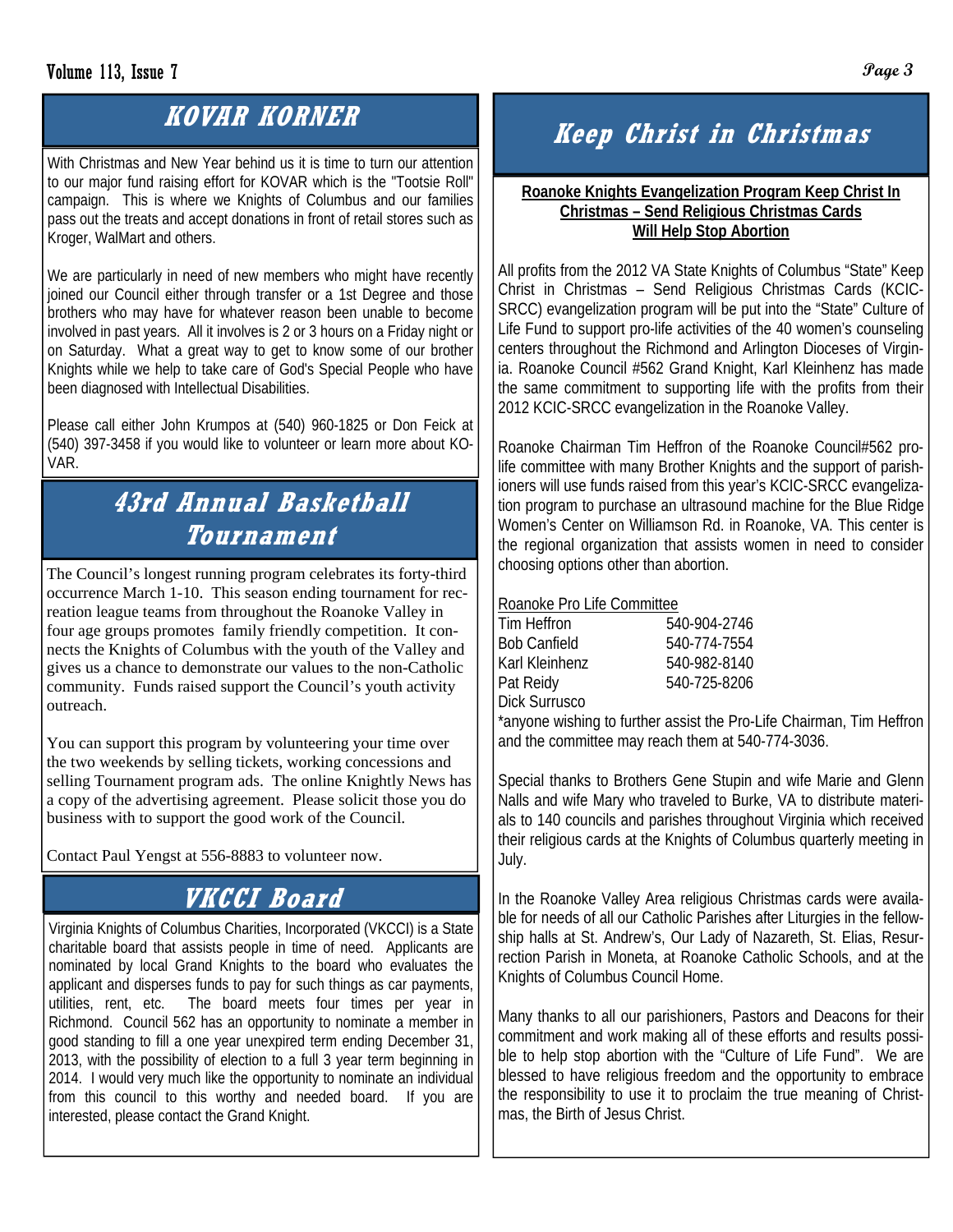

### Knights of Columbus 43rd Annual Youth Basketball Tournaments www.kofc562.org/hoops Advertising Agreement March 1-10, 2013



For the 43rd year, the Knights of Columbus will host Sandlot Basketball Tournaments for youth ages 9 to 18 and provide them with a positive recreational experience. Over 15,200 youngsters have participated in these tournaments. You and the Knights of Columbus have raised thousands of dollars for use in the Roanoke Valley community to sponsor youth activities. As an advertiser and patron in the tournament program, you will ensure the continued success of these tournaments and provide the fun and enjoyment for 600 youths in March.

| $\Box$ | <b>Tournament Sponsor</b><br>Logo on souvenir shirts plus<br>clickable logo on Tournament web page plus<br>A, B and C of Full Page Program Ad | \$500.00 | <b>New for Sponsors:</b><br>Clickable logo<br>on |
|--------|-----------------------------------------------------------------------------------------------------------------------------------------------|----------|--------------------------------------------------|
| $\Box$ | <b>Full Page Program Ad</b><br>A. Full page program ad<br>B. Five (5) tournament tickets<br>C. Your corporate banner hung in gymnasium        | \$100.00 | <b>Tournament</b><br>web page                    |
| $\Box$ | <b>Courtesy Full Page Program Ad</b><br>Donation (acknowledged in the program) used to<br>print the 40 year history of our youth program      | \$100.00 |                                                  |
| $\Box$ | One Half (1/2) Page Program Ad                                                                                                                | \$75.00  |                                                  |
| П      | One Quarter (1/4) Page Program Ad                                                                                                             | \$50.00  |                                                  |
| П      | <b>Business Card Ad</b>                                                                                                                       | \$35.00  |                                                  |

Mail this form with camera ready ad and check made payable to "Knights of Columbus Youth Tournament", to Knights of Columbus, P. O. Box 2525, Roanoke, VA 24010.

or

Email this form and ad to ads@kofc562.org. We will bill you for your ad.

If you have any questions, please call Mike Herron (719-1941) or email: ads@kofc562.org

| Advertiser's Firm                                                                                                           |       | Contact:                                                                                                       |
|-----------------------------------------------------------------------------------------------------------------------------|-------|----------------------------------------------------------------------------------------------------------------|
| Address:<br>the contract of the contract of the contract of the contract of the contract of the contract of the contract of |       | Telephone: __________________                                                                                  |
|                                                                                                                             | State | Zip: ____________________________                                                                              |
| K of C Contact:                                                                                                             |       | Telephone: ____________________                                                                                |
| Total Advertising Cost: National Advertising Cost:                                                                          |       | Date Paid: The Contract of the Contract of the Contract of the Contract of the Contract of the Contract of the |

## DEADLINE FOR ADS – January 31, 2013!